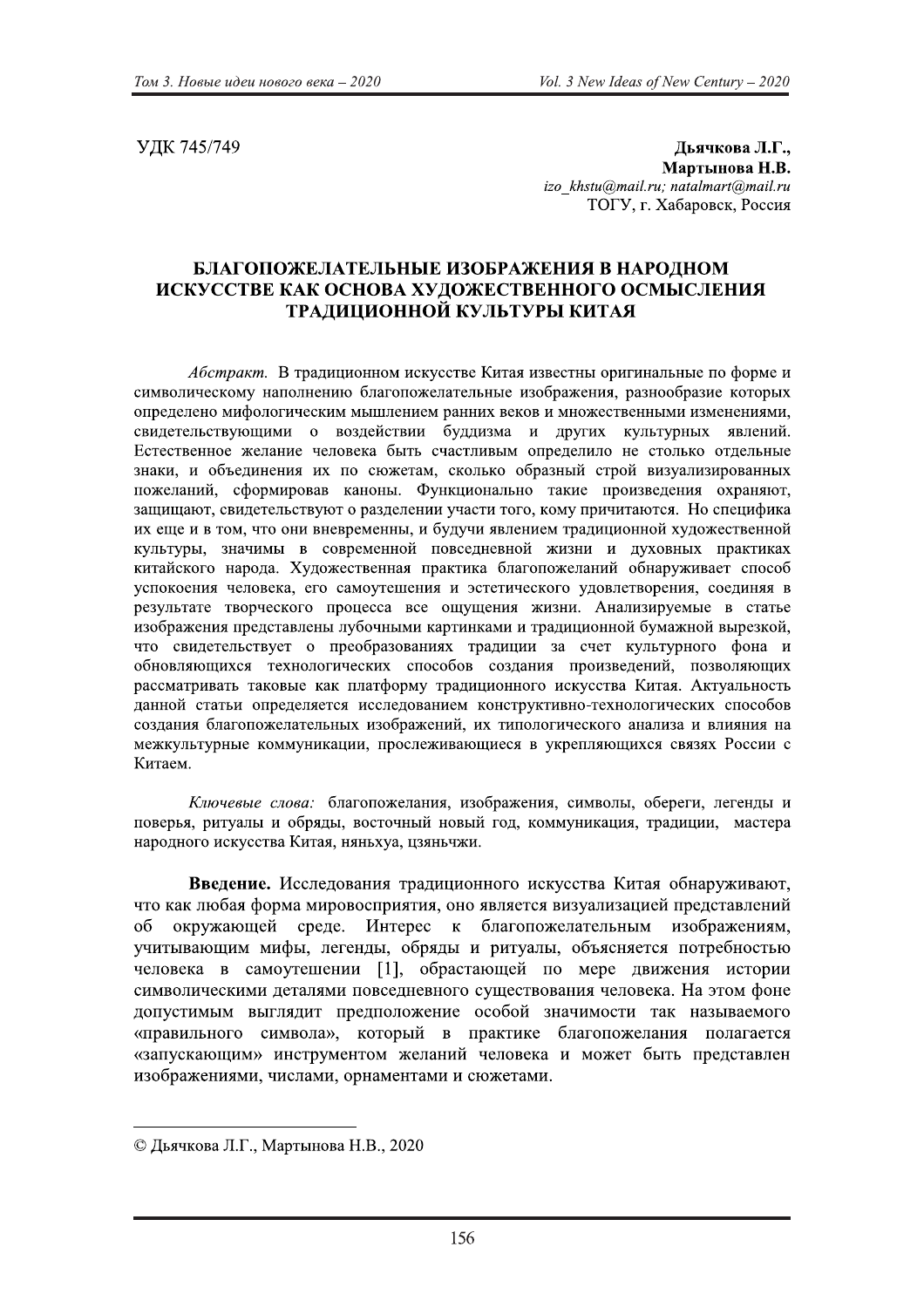!"#\$%#&'()(\*+#&,-.\$)/("0123452678982:;7<73=9>?@<7A358BCD9E2F4@56B?32 GHIJ62CBKDCBCD96E2IGBL7@7GFKD92;585ME23GB48DE2F;BKC7L7?I<BNBE2GHI3D2D28O@O2? PC85<542N2D:FK5CDH2@7Q5GBCDM2328<B;DAD7CC7R2ND8BM4N7R2D4NF44835? 7IS94C95849?D62DC85<@<58BAD9RDO2T47I5CC729<N72U872@<74G5QD3B584923?U37GHADD2 6F;7Q54835CCJ62V7<R?IGBL7@7Q5GBCDM?NBN2ND8BM4N7M2GFI7KC7M2NB<8DCJ?D2 3J<5:7NWA:9C=KQD>?N787<JR2D:;B3CB2@<D@D4J3BGD4=2RBLDK54ND5?437M483BX?? Y7485@5CC728BND52D:7I<BQ5CD9248BGD2D:3548CJ2:B?@<5;5GBRD2ZD8B9X?? Y7<7M>?@<7D:35;5CD9?ND8BM4N7L72D4NF4483B>?@<5@7;C74DRJ52DC748<BCABR2 NBN2A5CCJ52@7;B<ND>?C52345L;B2@7C98CJ?3C52@7CDRBCD9?CBAD7CBG=C7M?NFG=8F<J>? 78K5L72RC7LD5278C7498492N2CDR?NBN2N2UN:78DN5X?Y7U87RFE2D:FKB928<B;DADD2

благопожеланий можно представить структуру, определяемую не только ссылками на контекст, но и явлением многоуровневой ассоциации, анализ которой позволит осознать особенности воспроизведения художественной картины мира в рамках национальной культуры Китая.

Актуальным данное исследование мыслится потому, что понятие «благопожелание», актуально для культурной практики как в Китае, так и в России. Для преодоления разрыва между восточной и западной традицией благопожелания необходимо актуализировать статус и уточнить формы<br>связанных ним изображений в китайском традиционном искусстве, как ним изображений в китайском традиционном искусстве, как максимально близком к региональной культуре Дальнего Востока России.

Понятие «пожелание счастья» часто встречается в изображениях. «зашифрованных, словно ребус» [2] в:

- новогодних парных надписях,

- традиционных каллиграфических посланиях,

- произведениях няньхуа (лубочной картине) и цзянчжи (художественной вырезке),

- в оберегах (в том числе и орнаментально представленных).

Самыми распространенными можно признать поэтизированные:

- «как цветами наполняется весна, так и человек достигает счастья»;

- «с весной приходит счастье в каждый дом».

В таких пожеланиях можно видеть соотношение упоминаемых нечетных чисел с идеей множественного или богатого (это характерно для традиционной китайской картины мироздания, связывающей нечетные числа со знаками судьбы, неба, бессмертия, урожая [3]), что расшифровывается достаточно просто: хорошего будет много (счастье достигается множеством сыновей и долголетием, например). На самом деле, еще недавно понятие «счастье» часто приравнивалось к наличию пищи в доме и подразумевало насыщение.

По мере того, как традиционная культура Китая изменялась, расширялись границы интерпретации смысла понятия «счастье». Например, словарное понятие «счастье» трактуется как: «...веселое и приятное расположение духа длительное время, такое расположение духа может быть получено от удовольствия жизнью и чувства большой радости, и хочется, чтобы всё это продолжалось очень долго» [6], т.е. допускает сведение своего смысла к хорошему, легкому настроению.

Все это позволяет обрашать внимание на трактовки понятия «счастье» как ценности в культуре Китая, определяющейся в соответствии с развитием даосизма и конфуцианства, и характерных для них форм выражения идеи. Самой ранней из них можно предположить форму естественного языка.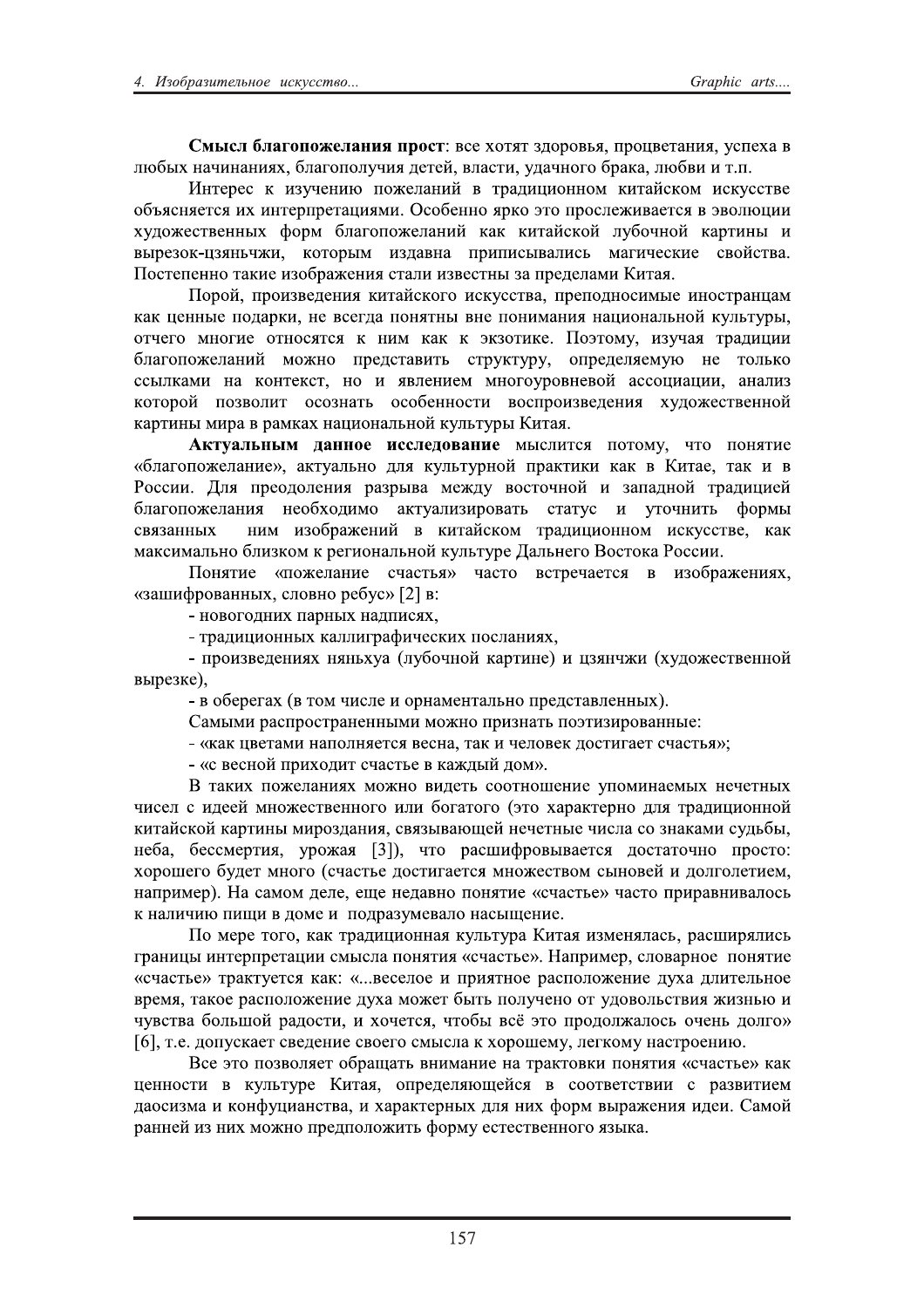Речевые формы благопожелания естественны в общении между людьми. Этим объясняется их распространенность не только в дни празднования какихлибо календарных событий, но в обыденной речи при завершении общения: «желаю всяческого благополучия», «желаю вам разбогатеть» и т.п.

Сходные пожелания встречаются повсюду: в дарственных подписях, самостоятельных каллиграфических произведениях, стихах, поздравления с днем рождения и т.д. Людям старшего возраста часто желают хорошего, говоря: «... столько же вам счастья и лет жизни в достатке, сколько высот в горах и воды в морях».

Кроме того, весьма распространены благопожелания  $\overline{B}$ форме шифрованных изображений, составленных графической ИЛИ созвучной интерпретацией чисел [6] или отдельных иероглифов (вписанных  $\bf{B}$ геометрические формы с нечетным количеством вершин или окружности), смысл которых интерпретируется как достижение счастья.

Например, популярная комбинация благопожелания «[желаю] счастья (фу), долголетия (шоу), богатства и знатности (фу-гун)» часто преподносится как изображение иероглифов, воспроизводимых последовательно и представленных орнаментальной композицией (Рис.1).



Рис.1. Иероглифы, зашифрованные в орнаментальной композиции «Счастье»

Широко распространены благопожелания, определяемые не столько созвучием с произнесением числа или конкретного слова, сколько сказаниями, легендами и мифами, сложившимися в древней истории Китая, традиционными изображений божеств низшего пантеона. Примером тому может трактовкам являться образ духа-Чилиня, тератологическое тело которого составлено из фрагментов разных существ: в покрытом чешуей корпусе оленя есть бычий хвост, рогит.д.

Интерес в данном случае представляет сам факт сопоставления отдельных фрагментов в одно композиционно целое, поскольку соединяемые части сами по себе означают конкретные магические возможности, явно усиливающиеся в упоминание или изображение Чилиня считается сумме. И в этом смысле предзнаменованием близкой удачи в силу полагаемой способности общаться с божествами (видеть их, т.к. подаренное изображение их визуализирует, делает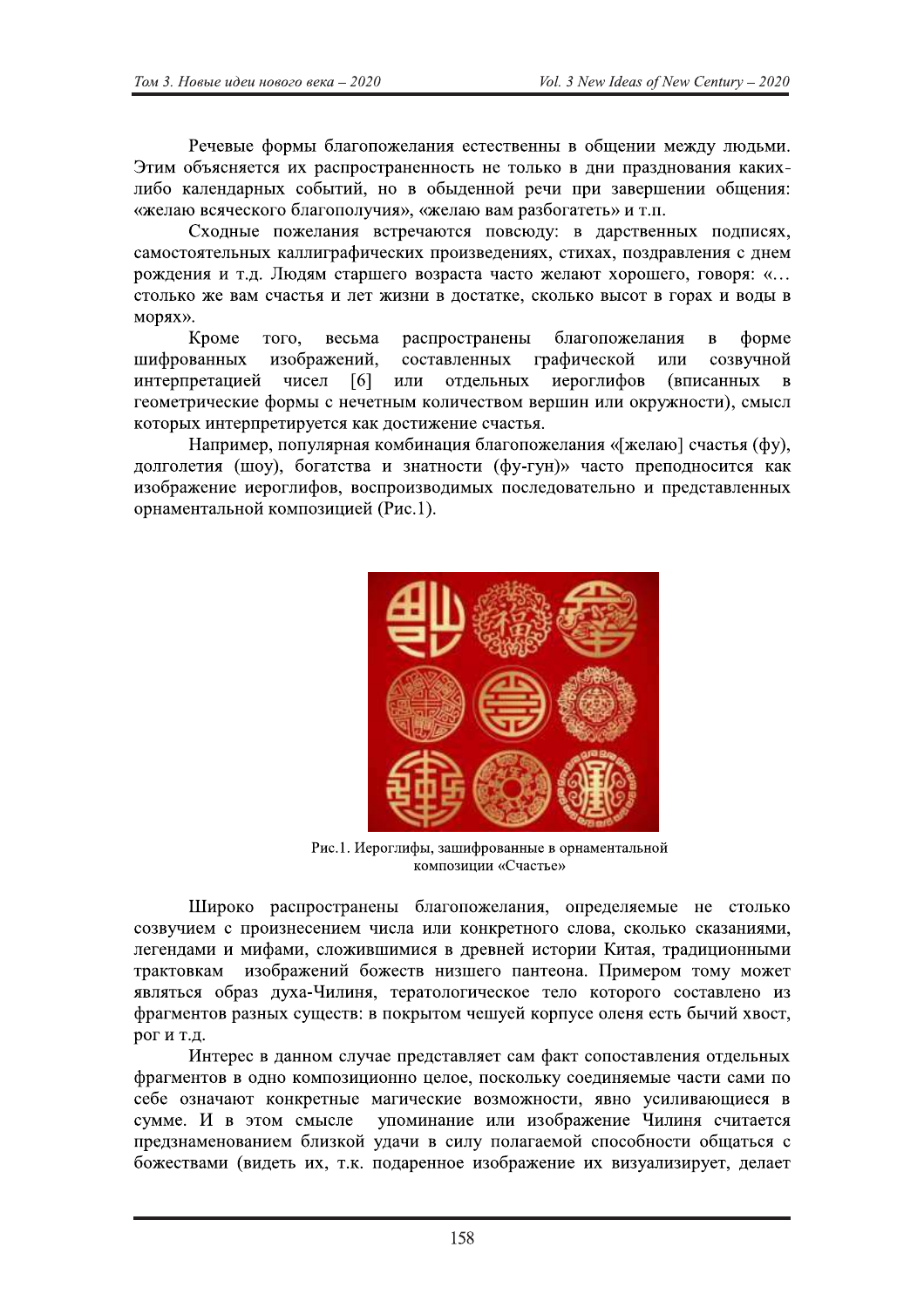контакт очевидным), счастья в виде снисхождения, человеколюбия и вероятного достижения знатности (Рис.2).

Чилинь символизирует добродетели.  $\Pi$ <sub>o</sub> поверью Его история, упоминаемая в мифах Китая, насчитывает почти четыре тысячи лет. Считается, что именно он подарил миру Конфуция. Это отражено в ряде сказаний о происхождении мудреца на свет как: «...императора Су Вана, не имеющего земли, не занимающего места императора, но существующего как власть и сила всегда, пока существуют культура и история человечества» [6, 7].



Рис.2. Благопожелательное изображение сюжета «Чилинь посылает детей»: а) няньхуа (начало XIX века),

б) новогодний плакат 1945 - 1950 гг.;

в) няньхуа (лубочная поздравительная открытка) - современная оцифровка.

Интерпретация данной легенды в духе благопожелания позволяет сделать вывод о том, что в Китае связывают образ Чилиня с возможным подарком судьбы в виде добродетельного сына, поскольку есть прецедент (Китаю – Конфуций) и на том фоне можно на что-то надеяться.

Кроме TOFO. весьма распространены благопожелания, основанные трактовками особенностей, которые приписываются некоторым представителям фауны, исходя из магических качеств или признаков, определяемых тотемами. Кроме того, омонимия обнаруживает смысл образов, используемых  $\mathbf{B}$ благопожеланиях, например - аквариумные рыбки.

Поскольку слова «рыба» и «изобилие» в китайском языке звучат одинаково, постольку изображение рыбы или упоминание о ней осознается как пожелание богатства. Поэтому популярное пожелание «... иметь рыбу из года в год», означает, как достаток, так и удержание своего положения в обществе, преодоление всевозможных препятствий на пути, учитывается как прибавление предполагаемой энергии, обеспечивающей жизнь в полную силу в доме с полной чашей.

Очевилная самолостаточность таких благопожеланий позволяет рассматривать их как исторически сформированную систему, весьма четко соотносящую:

географически объясняемую локальную специфику образов и их видоизменение в периодах ассимиляции;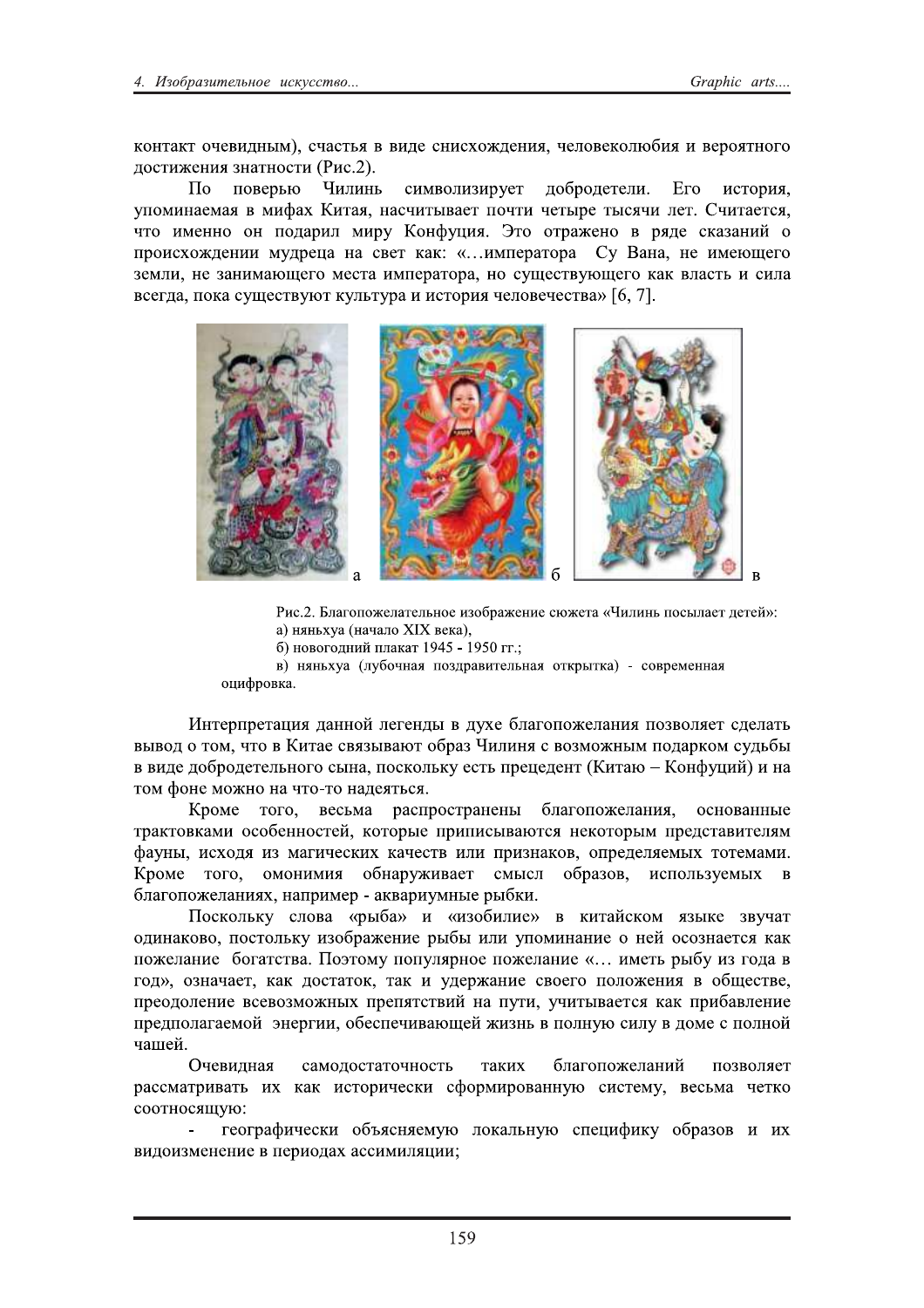- ранние до-религиозные и религиозные образы, используемые в благопожелательных сюжетах:

- раннюю магическую нумерологию в культуре Китая и географически локализованные орнаментальные композиции благопожеланий, точно интерпретирующие числовые комбинации:

- функциональная сушность массово-тиражных вырезок (в том числе индустриально создаваемых в наше время) и смысл оберегов, вывешиваемых на всех значимых проемах жилища в истории Китая.

Все перечисленное позволяет полагать, сам факт благопожелательных изображений в традиционной культуре Китая интерпретируется как мыслимая лестница, каждая ступень которой является конкретным историческим периодом, соотносимым с особенностями восприятия мира, их становлением в виде магических, мифологических и религиозных представлений.

Подобная интерпретация позволяет трактовать образы и сюжеты, составляющие практику благопожеланий. Принимая тот факт, что любая декоративная форма проходит до своего появления на свет множественные фильтры стилизации отдельных деталей и видоизменяется, можно заметить, что идея о достижимости счастья методом пожелания его другому способствует появлению колоссального количества аллегорий, ассоциаций и наводит на размышления о морфологических проблемах художественного мышления.

Все благопожелания являют собой редкую по чистоте взаимную зависимость материи и духа, что характерно для исторически сформировавшихся практик, и представлены яркими, простыми по цвету, запоминающимися изображениями. Представляя собой художественные формы,  $\mathbf{B}$ которых идеографическое пространство произведения определяется  $er<sub>o</sub>$ функциональностью, благопожелания встречаются где угодно, даже на похоронах, поскольку воспринимаются как символические замки, анальгетики, в общем - любые инструменты исправления насущной ситуации к лучшему.

В этом смысле интересны парные изображения, иллюстрирующие характерные для тотемизма: дракон и феникс в одном сюжете, структуры, например. Изображение дракона как символа счастья, а феникса – любви, позволяет увидеть различные трактовки парных символов. Например: соединение мужского начала (дракона) и женского (феникса), или небесных сил (дракона) и плодородной земли (феникса), или объединения в браке двух родов, что в любом случае предусматривает пожелание долгих и безоблачных лет жизни (Рис.3).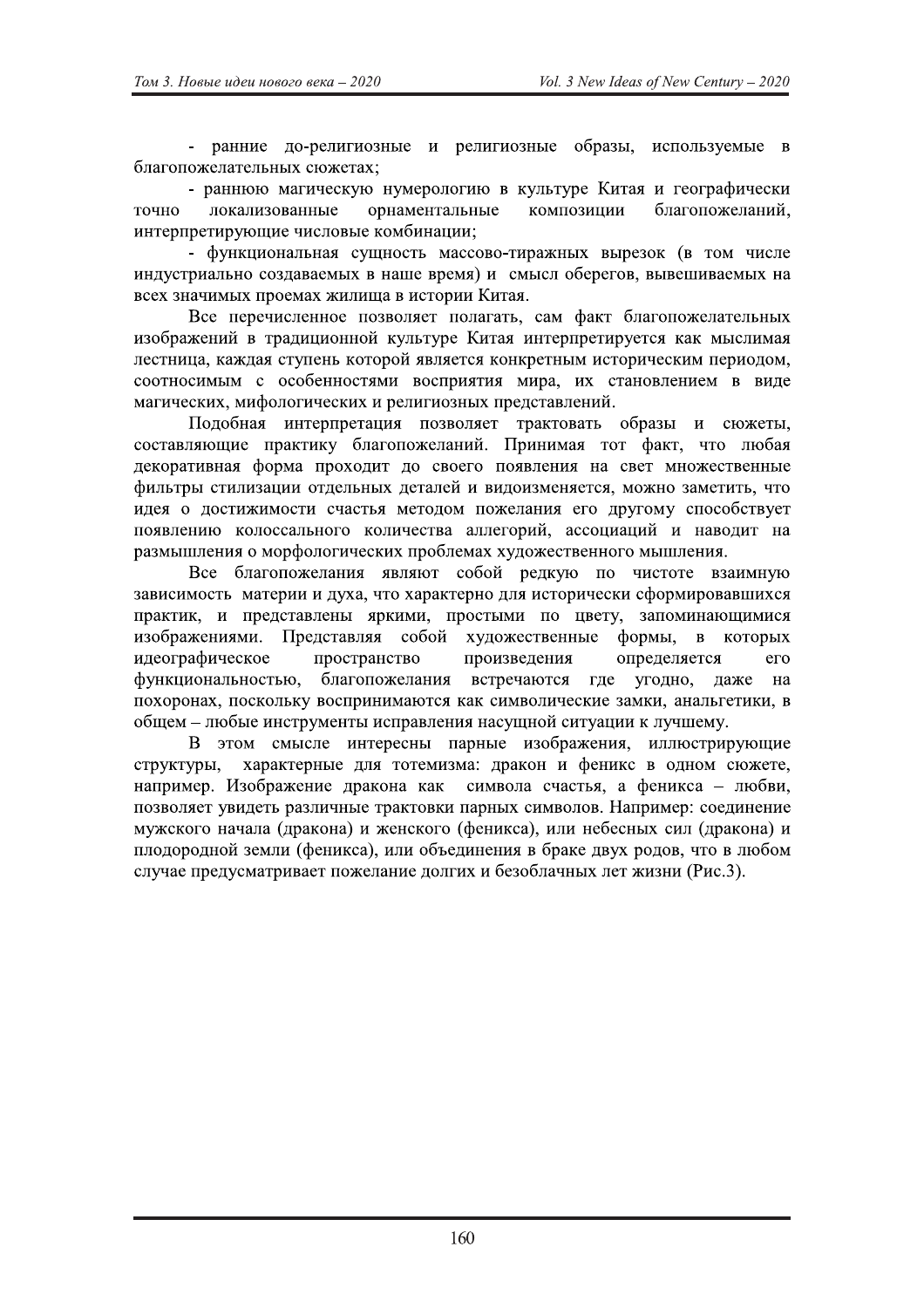

Рис.3. Китайский благопожелательный орнамент-символ счастливой и долгой семейной жизни, характерный для свадебных ритуалов:

а) вышивка по шелку, б) няньхуа - лубочная картинка, в) цзяньчжи - вырезка из бумаги.

Кроме образов представителей фауны в практике благопожелательных изображений присутствуют и ботанические мотивы. В большинстве случаев они упоминаются в связи аллегориями, возникающими при анализе канонических текстов. Например, описывается райский сад, в котором все деревья - персиковые. Произрастая на небесах, они цветут раз в три тысячи лет и даруют бессмертные тем, кто способен найти и съесть небесный плод. Соответственно, изображение персика часто встречается в благопожелательных сюжетах, олицетворяя долголетие.

Интерес вызывает изображение цветущего лотоса, как символа возможности счастья. Поскольку развитие буддизма предопределило особенности традиционной культуры Китая, сформировав особый тип вероисповедной практики, цветы лотоса стали восприниматься воплощениями самого Будды. Следовательно, - как канонического знака, определяющего чистоту помыслов и пути, который предписан любому уверовавшему. Это иллюстрируется сюжетом о первых шагах принца Сиддхартхи, которые он сумел сделать, т.к. земля покрывалась цветущими лотосами там, где ее касались его стопы. Поэтому буддистский канон именуют каноном лотоса.

По мере того, традиционное китайское благопожелание содержит множество мелких деталей и часто касается упоминания о «трех множествах»: много детей, долгих лет жизни и больших денег (Рис.4)

Выглядит это как пожелание: «[Пусть в дом ваш] счастье, благополучие и долголетие вместе приходят» (Рис. 5а). Помощь в обретении таких слагаемых счастья приписывается мифологическому герою - Богу Счастья и успехов делах -Лу-сину.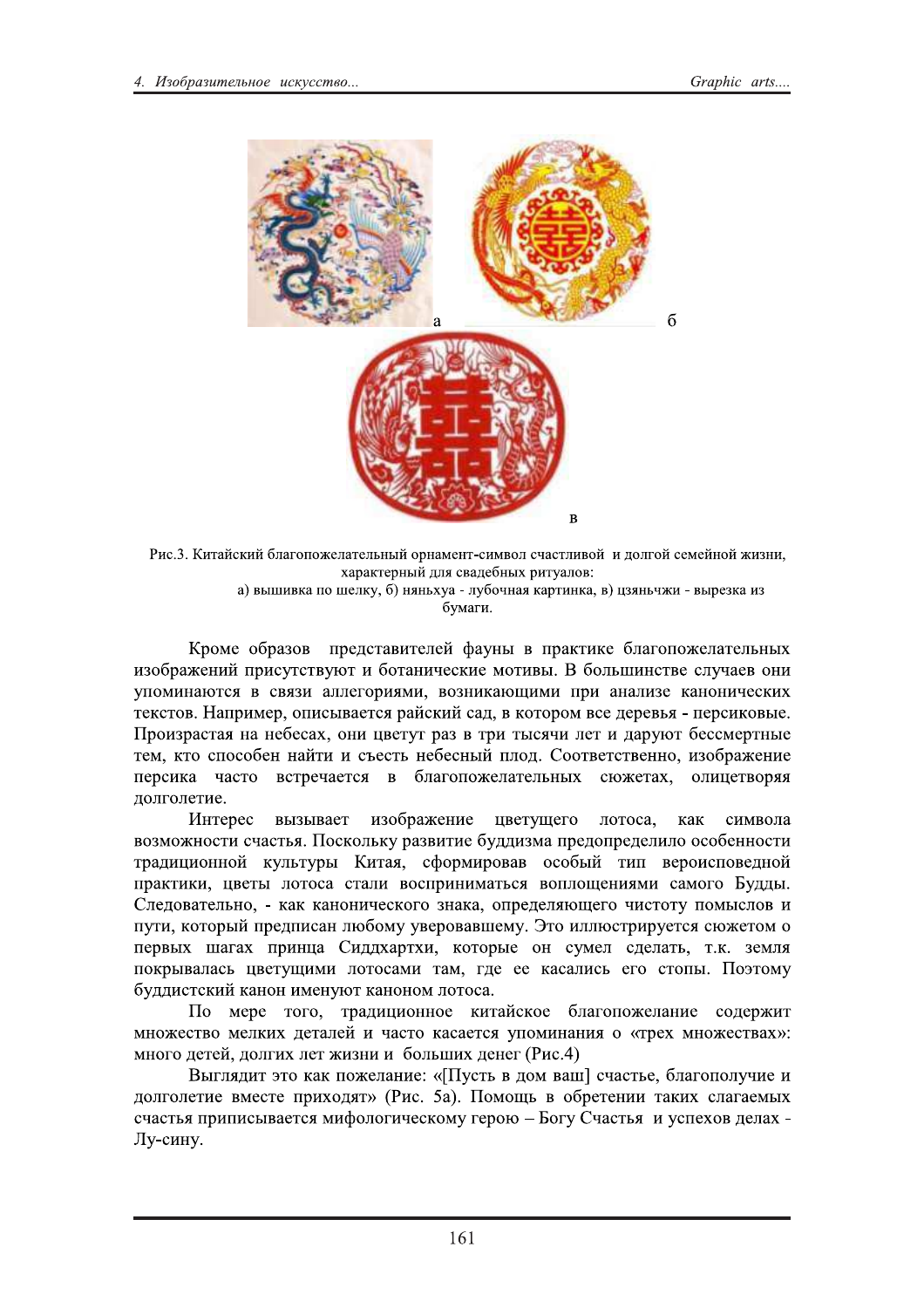Обычно, в лубочных композициях он изображается сидящим на террасе, осыпанным, словно дарами, знаками благополучия: серебром, кораллами, жемчужинами. И тот, кому желали успеха в делах, по традиции, изображался верхом на олене, в силу того, что иероглифы «олень» и «чин» звучат одинаково, а принцип омонимии в китайском языке позволяет видеть в сюжете пожелание счастья (Рис 5 б).

Чрезвычайной популярностью в народе пользуются изображения «Трех звезд», упоминающих богов, способных принести в дом счастье:

- Фу-син - бог счастья, одаривающий сыновьями;

- Шоу-син - бог долголетия;

- Лу-син - бог успешного продвижения по службе. Традиционно он изображается в виде чиновника, увенчанного парадной шапкой, которая обязательна в случае приглашения на прием к императору (Рис 6. а, б, в, г).



Рис. 4. а) Новогоднее пожелание «желаем год от года иметь рыбу» означает пожелание достатка, финансового благополучия, прибавления капитала,

 $6)$ Ha Новый год принято дарить апельсины, символизирующие «золото», девочка держит волшебный жезл «жуи», способный исполнять любые желания.

Цвет, будучи символически понимаемым, в китайской культуре играет большую роль. Многие цветовые сочетания с древних времен воспринимаются как особо благоприятные, например: оттенки алого, розового и красного цвета обозначают удачу. Недаром, все важные подарки и знаки признательности, деньги в Китае всегда упаковывают в футляры или декоративные листы красного цвета.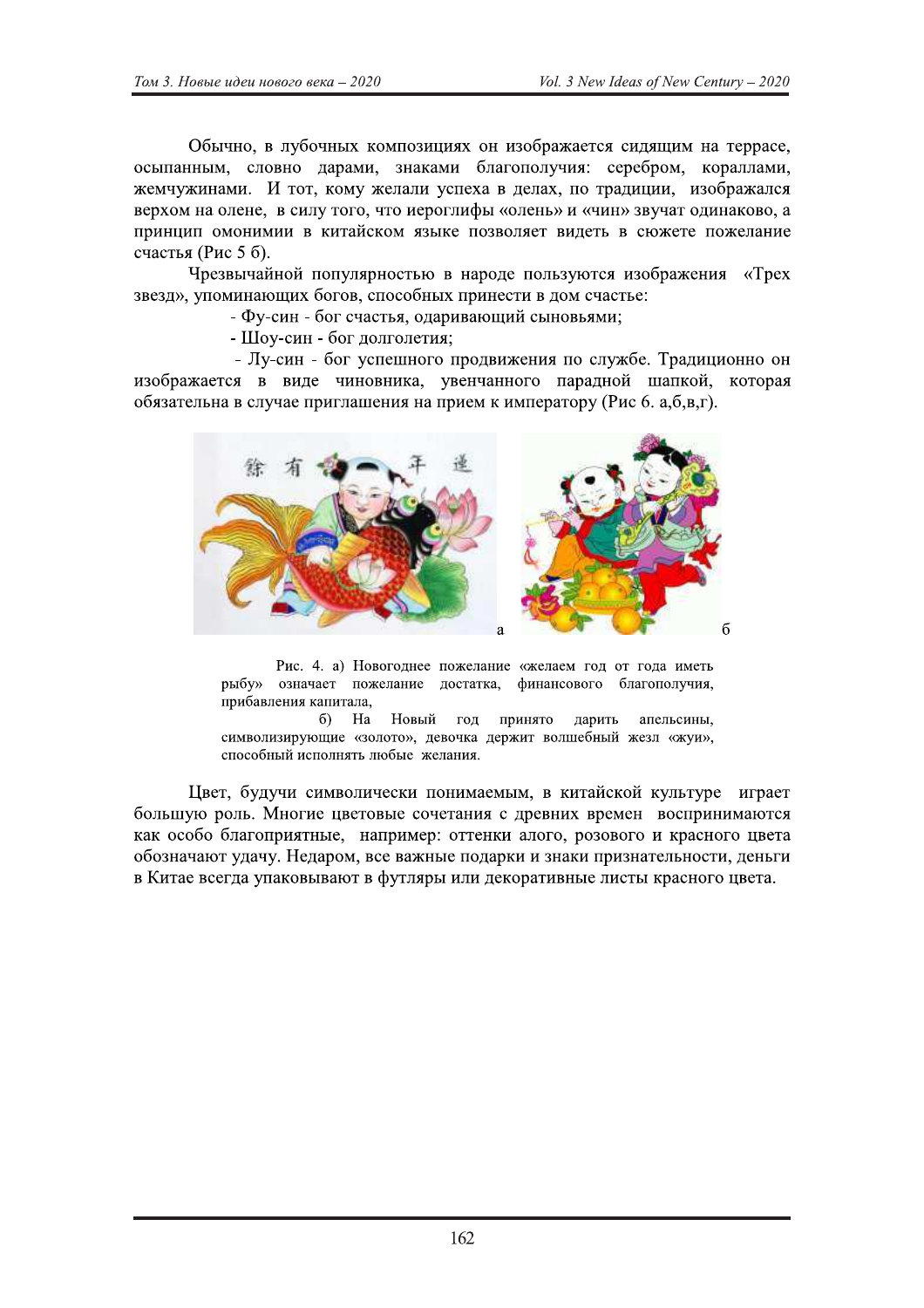

Рис.5 а, б.



Рис.6. а) Лу-син изображен в парадной шапке чиновника, в которой появляются

на прием к императору; б) Цзао-ван - бог очага; в) Цзао-ван и его жена; г) Цай-шень - бог финансового благополучия.

Заключение. Благопожелательные изображения (сюжетные, орнаментальные) позволяют осмыслить культуру Китая, несмотря на то, что их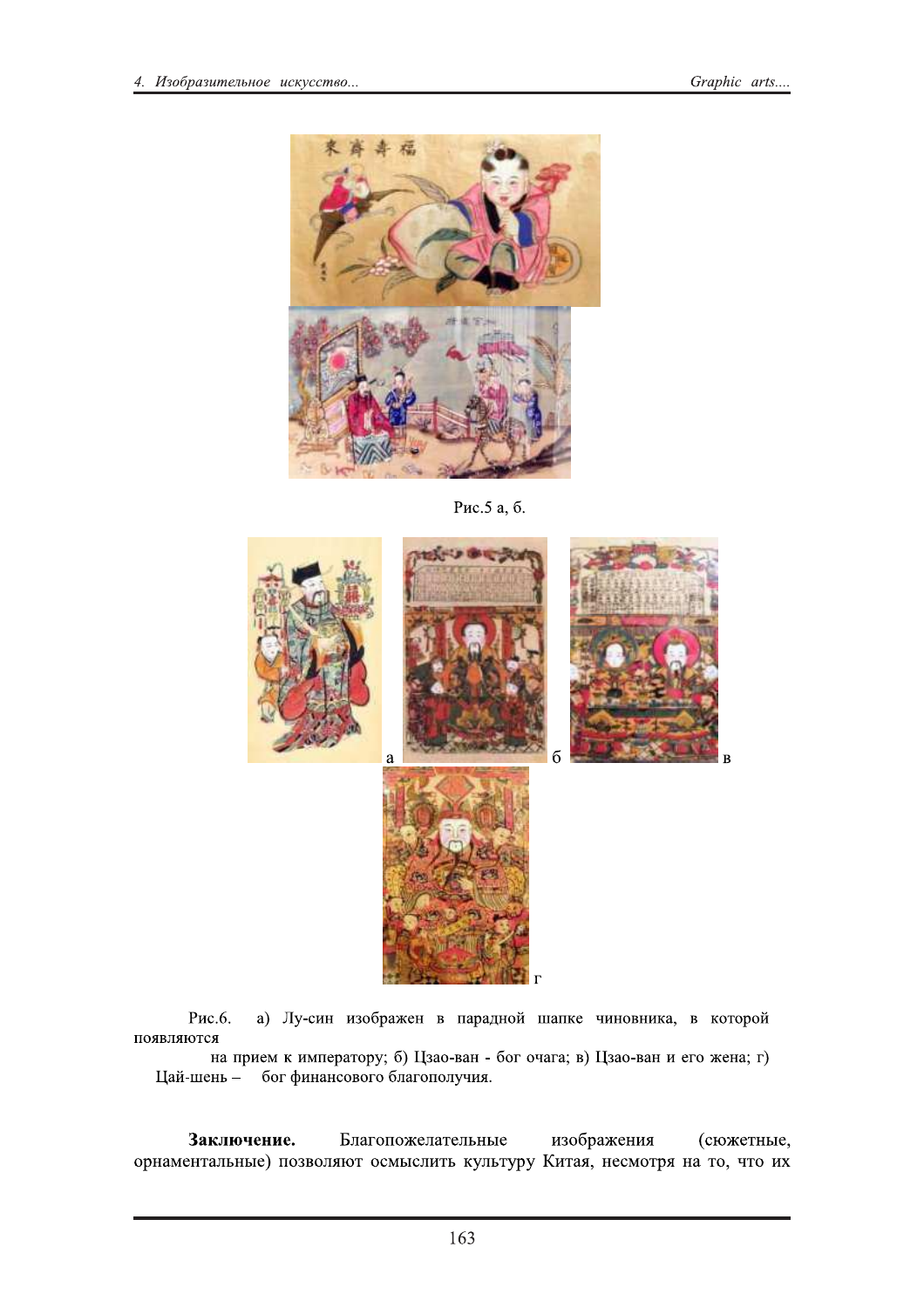интерпретации могут оказаться затруднительными. Изображения такого рода популярны в наши дни и представлены в изделиях из текстиля, фарфора, подарочной и символической (декоративной) вырезке, полиграфии любого уровня, веерах, ширмах, материалах для упаковки и т.п.

Благожелательные изображения вызывают сильные эмоции, и каждый раз, когда человек ошущает радость, благопожелания дают надежду на лучшее.

Символические детали, учитываемые изображениями, прямо называют то, чего хочется достичь. Они становятся источником радости и способности делиться ею окружающими. Возникнув в глубокой древности, благопожелания до сих пор представляют собой мощное средство трансляции идеологии, поскольку способны реконструировать традиционные ценности китайской культуры, передавая их из поколения в поколение.

Воплощенное в китайском лубке и других формах благопожеланий «человеческое самоутешение», по выражению академика В.М.Алексеева, трогательное и наивное пожелание счастья, остается неизменным [1].

Подводя итог вышесказанному, можно утверждать, что благопожелательные изображения укоренены в традиционной культуре Китая и определены устоявшимися нормами общества. Они являются константами художественного процесса и представляют собой ключевые элементы в осмыслении национальной культуры Китая. Так называемые «счастливые символы» значимы в повседневной жизни человека, определяя его потребности, поскольку сформированы они мольбами о счастье.

В наши дни благопожелания активно применяются в социальных сетях, коммуникации, определяя: ПРОДУКТИВНОСТЬ психологический эффект преодоления языкового барьера, метакультурные константы традиционного искусства всех стран мира. Они укореняют взаимопонимание в межкультурной среде.

Изучение благопожелательных изображений позволяет реконструировать целостную ментальную систему, хранящую в себе подробности миропонимания, китайской культуры, традиционного ДЛЯ называет  $ero$ отдельных художественные элементы, и способно помочь в осмыслении культуры Китая.

## Библиографические ссылки на источники

1. Алексеев, В. М. Китайская народная картина. Духовная жизнь старого Китая в народных изображениях / В.М. Алексеев; сост. М.В. Баньковская. - М. : Наука. Главная редакция восточной литературы, 1966. - 260 с.

2. Ван, Лидао. Цзисян, Туань (Благопожелательные миниатюры). Пекин: Чаохуа мэйшу, 1987. С. 112.

3. Владимирова, Д. А. Декоративно-прикладное искусство Восточной Азии: Символика и традиции. - Владивосток: Изд-во ДВО РАН, 2009.

4. Захарова, М. В. Трансформация осмысления символики празднования традиционного Нового года в современном Китае. Последняя четверть XX в.: дис... канд. ист. наук: 07.00.03 / М. В. Захарова. - М., 2003.